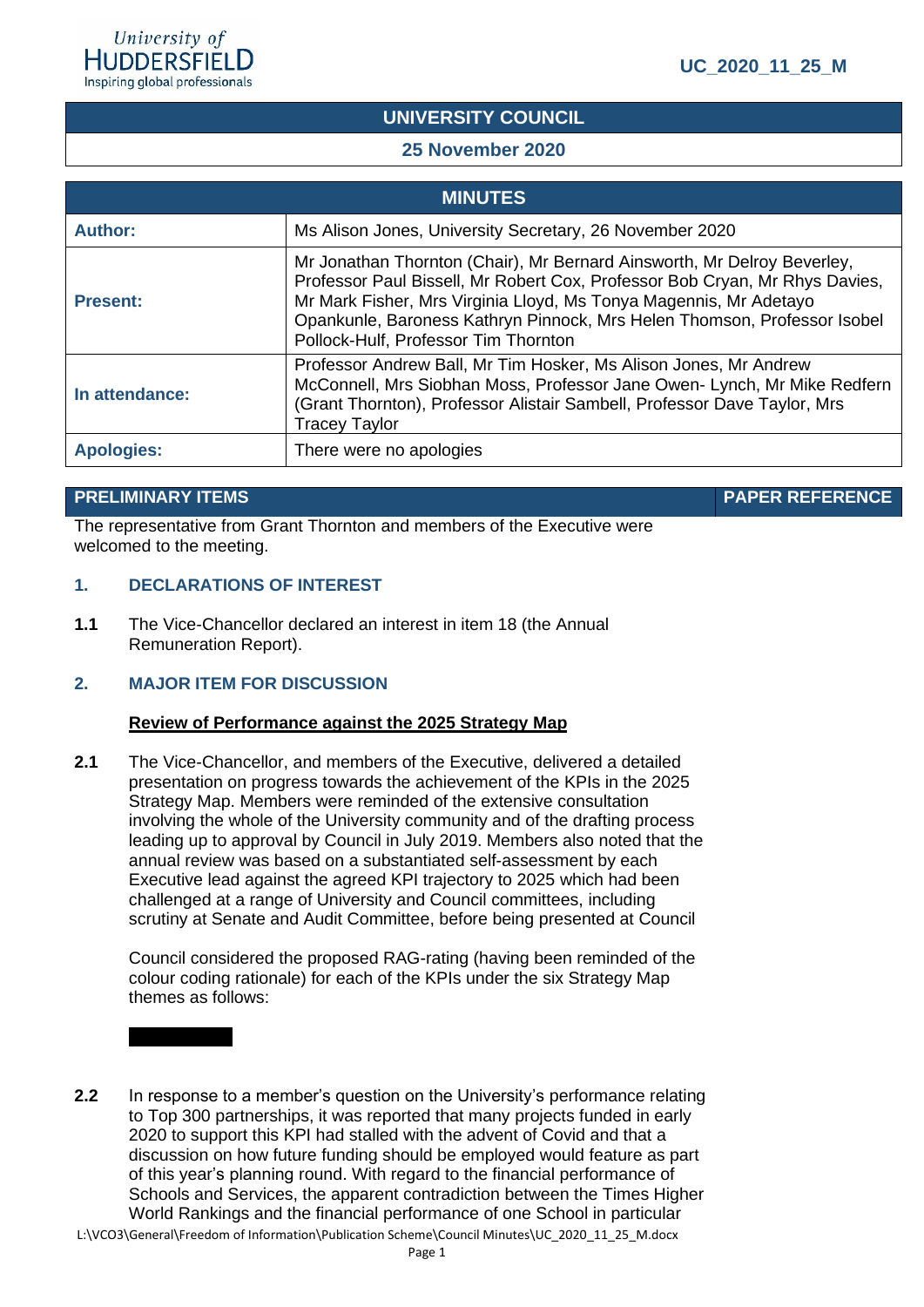was queried. The Deputy Vice-Chancellor confirmed that the sector as a whole was experiencing declining applications in this subject area, coupled with the challenges presented by local Russell Group and Conservatoire competitors; it was noted that the University was working closely with the School in terms of cost savings and new, innovative provision.

- **2.3 EXECUTED** The importance of monitoring the wellbeing of the workforce in light of the challenges in HE and increasing unemployment was raised and the Deputy Vice-Chancellor reported that staff wellbeing/absence was a standing item at the Business Continuity Management Group agenda, which continued to meet weekly, and that HR initiatives were resulting in high levels of staff availability at present. It was agreed to revisit the reduced cost per transaction in HR processes and the impact on the user experience at a future meeting.
- **2.4** Members queried the likely impact of the global pandemic in the medium term, to which the Vice-Chancellor responded that, he can be the overall trajectory by 2025 should be achievable. Following detailed deliberation, members resolved to **approve** the KPI trajectory and RAGrated summary as presented, in line with the Audit Committee's recommendation.

Professor Andrew Ball, Mrs Siobhan Moss, Professor Alistair Sambell and Professor Dave Taylor left the meeting.

#### **3. MINUTES**

**3.1 Resolved**: that the minutes and confidential supplement of the meeting held on 2 July 2020 be accepted as a correct record.

UC\_2020\_11\_25\_P3

#### **4. MATTERS ARISING**

**4.1** There were no matters arising.

#### **5. CHAIR'S BUSINESS**

**5.1** The Chair reminded members of their responsibilities as a collective body and not as representatives for any group external to, or within, the University. It was also emphasised that deliberations were confidential to the extent that they were not represented in the open minutes to allow for full and frank discussions and to facilitate effective decision-making.

#### **6. VICE-CHANCELLOR'S BUSINESS**

**6.1** Council was briefed by the Pro Vice-Chancellor for Teaching and Learning on the arrangements for moving to online teaching from 8 December to the end of term, noting that the lateral flow Covid testing centre for staff and students would be operational as of Monday 30 November. The ability to meet demand was queried and it was reported that the daily target should be achievable, particularly since the University had a considerable proportion of commuter students. Government guidance on the return to campus in January was still awaited; the University intended to continue its blended approach next term and to operate the test centre on a continuous basis post-Christmas. It was noted that the government had asked universities to consider extending access to the test centre to smaller HEIs and local colleges and that the University would take a view on this once capacity levels were known.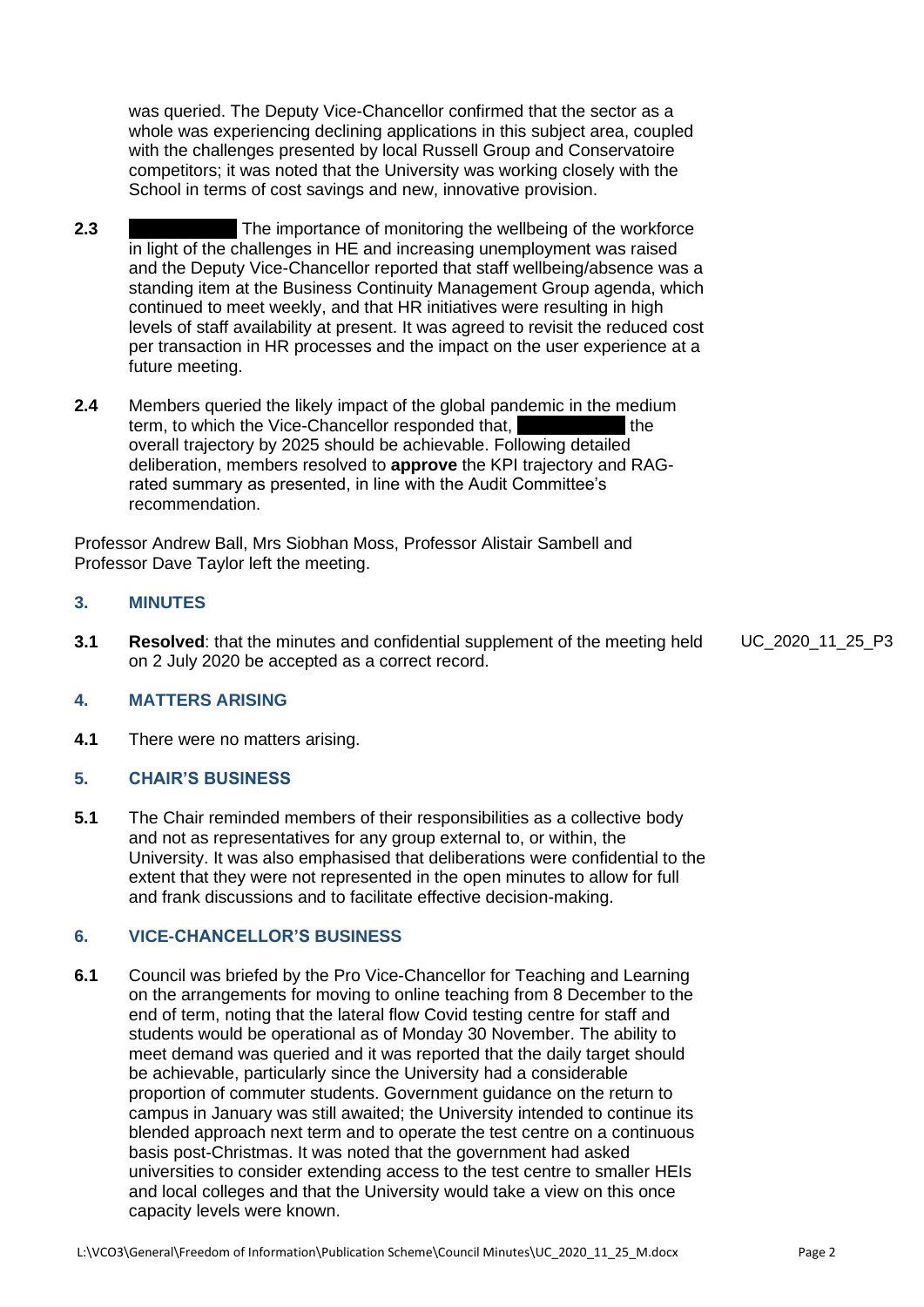- **6.2** The Vice-Chancellor updated members on a wide range of news from around the University, including:
	- ➢ Dr Hamid Merchant and Dr Syed Shahzad Hasan from the School of Applied Sciences have commissioned research into the use of steroids and risk of infections, especially viral infections of the upper respiratory tract, following the warning from the World Health Organisation that steroids could reduce immunity.
	- ➢ Professor Dame Jane Jiang would be leading a £5.5m research project to create production line nanoscale error sensors. The new nanophotonic sensors, capable of ultra-accurate measurement on a nanoscale, will enable automated production lines to detect and correct errors in situ and deliver greater production efficiency and cost savings.
	- ➢ A long-term £5m+ project, led by Professor Adrian Wood, was helping rural communities in Ethiopia make a sustainable living from its precious forests, using the latest technology to facilitate data analysis by Dr Hwang and the Community Conservation of Wild Coffee and Natural Forest Management (CCWCNF) Team. The latest development was the use of high-resolution satellite images to track changes in the forest over time. University funding would enable the development of 3D maps of the forest to estimate the number of coffee bushes without the need for counting on the ground.
	- ➢ The University's Institute of Railway Research (IRR) has launched the £1.8m Smart Rolling Stock Maintenance project to improve the maintenance of the UK's railway rolling stock, following the award of a grant from the European Regional Development Fund, supported by the Northern Powerhouse.
	- $\triangleright$  The University was one of just five universities in the country selected by Health Education England to pioneer a new 'blended learning' programme designed to introduce digital training skills to solve the country's nursing shortage
	- ➢ The Global Disaster Resilience Centre has been awarded £166k by the prestigious Newton Fund for a project centred on pandemic planning. The project, 'Improving COVID-19 and pandemic preparedness and response' through a multi-hazard early warning system, builds upon the award-wining work on tsunamis already conducted by the Centre and will help Sri Lanka and the wider region to better prepare, respond and recover from disruptions caused by pandemic threats.
	- ➢ Professor Jessica Malay, a leading contemporary authority on Lady Anne Clifford, recently discovered the full extent of the Great Lady's library whilst researching at Oxford's Bodleian Library as a Sassoon Visiting Fellow.
	- ➢ A major biography of the poet and novelist Sylvia Plath, entitled *Red Comet: The Short and Blazing Art of Sylvia Plath* by the American scholar and University Professor of Contemporary Poetry, Heather Clark, has received critical acclaim.
	- ➢ The University has signed Advance HE's Race Equality Charter (REC) which helps universities to improve the representation, progression and success of Black, Asian and Minority Ethnic (BAME) staff and students within higher education. As part of its commitment, within the next three years, the University would be applying for a Bronze Award by developing initiatives and solutions to improve race equality across the University.
	- ➢ Nick Hardiker, Professor of Nursing and Health Informatics and Associate Dean (Research and Enterprise) has been selected as a Fellow of the American Academy of Nursing (AAN) for his work to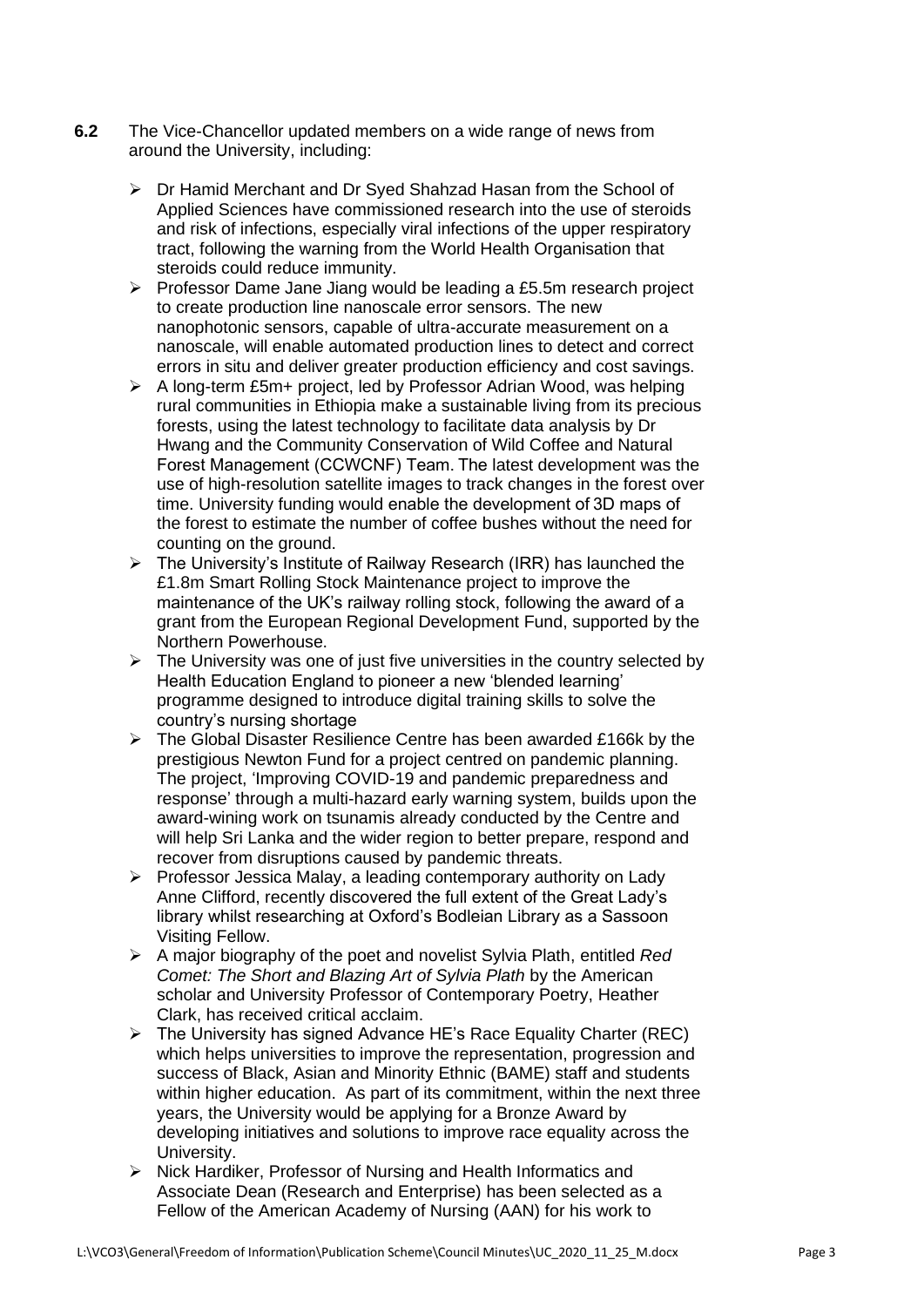improve nursing practice and care through better information management.

- ➢ Dr Georgina Blakeley and Dr Vanessa Taylor have been named as National Teaching Fellows in recognition of being innovative and outstanding teachers. The [National Teaching Fellowship Scheme](https://www.advance-he.ac.uk/awards/teaching-excellence-awards/national-teaching-fellowship)  [\(NTFS\),](https://www.advance-he.ac.uk/awards/teaching-excellence-awards/national-teaching-fellowship) run by Advance HE, is the most prestigious individual award for teaching excellence in higher education.
- $\triangleright$  The Ni3 Centre, which uses its research to develop and evaluate computer games as educational tools for violence prevention in the aim of ending gender-based violence across the world, was recently awarded \$750,000 from the United Nations' prestigious Fund to End Violence Against Children. The Centre's Director, Professor Adele Jones, was recently celebrated by the Southbank Centre, the UK's largest arts centre in an outdoor exhibition entitled Phenomenal Women: Portraits of UK Black Female Professors.
- ➢ Mechanical engineering graduate, Harvey Kangley won the Future Innovators category at the Knowledge Transfer Partnerships (KTP) Awards for his work with local firm Associated Utility Supplies (AUS). The University and AUS have collaborated to develop and deliver innovative projects that could lead to improved level crossing safety and infrastructure on the UK's railways.
- ➢ The China Scholarship Council conferred upon music graduate, Dr Xueyang Fang, the highest award possible to a home student who has studied overseas. Known as the 'Chinese Government Award for Outstanding Self-financed Students Abroad', the award was in recognition of 'her remarkable achievements' within music archaeology, under the supervision of Professor Rupert Till.
- ➢ University art graduate, Frank To, has been appointed UK official artist ambassador to IM Swedish Development Partner. In partnership with IM Swedish Development Partner, Swedish sustainable and social impact start-up, A Good Company, has launched the world's first pen made from Humanium Metal, a special element made from upcycled illegal firearms. To has been commissioned to create artwork to be sold to raise funds for projects supporting survivors and violence-prevention programmes.
- $\triangleright$  New figures compiled by Government statisticians show how the University's students are among those most likely to land jobs or go on to further study soon after graduation. A wide range of courses, from healthcare to history, English studies and the performing arts are at or near the top of the table for employability or further study.

#### **7. UNIVERSITY SECRETARY'S BUSINESS**

- **7.1** The University Secretary briefed members on a range of governance matters which had been considered by the Governance and Membership Committee at its meeting on 11 November 2020, including:
	- ➢ The conclusion of the initial review of the new CUC HE Code of Governance and the intention for the University Secretary, assisted by the Vice-Chair of Council, to conduct a more detailed desktop review of the University's compliance with the Code, the findings of which would be reported at the March 2021 meeting.
	- $\triangleright$  The outcome of the recent in-house Governance Effectiveness Review. together with the Governance Action Plan which had been updated to include actions resulting from the Review, together with feedback from the annual one to one discussions between Council members and the Chair.

UC\_2020\_11\_25\_P7.1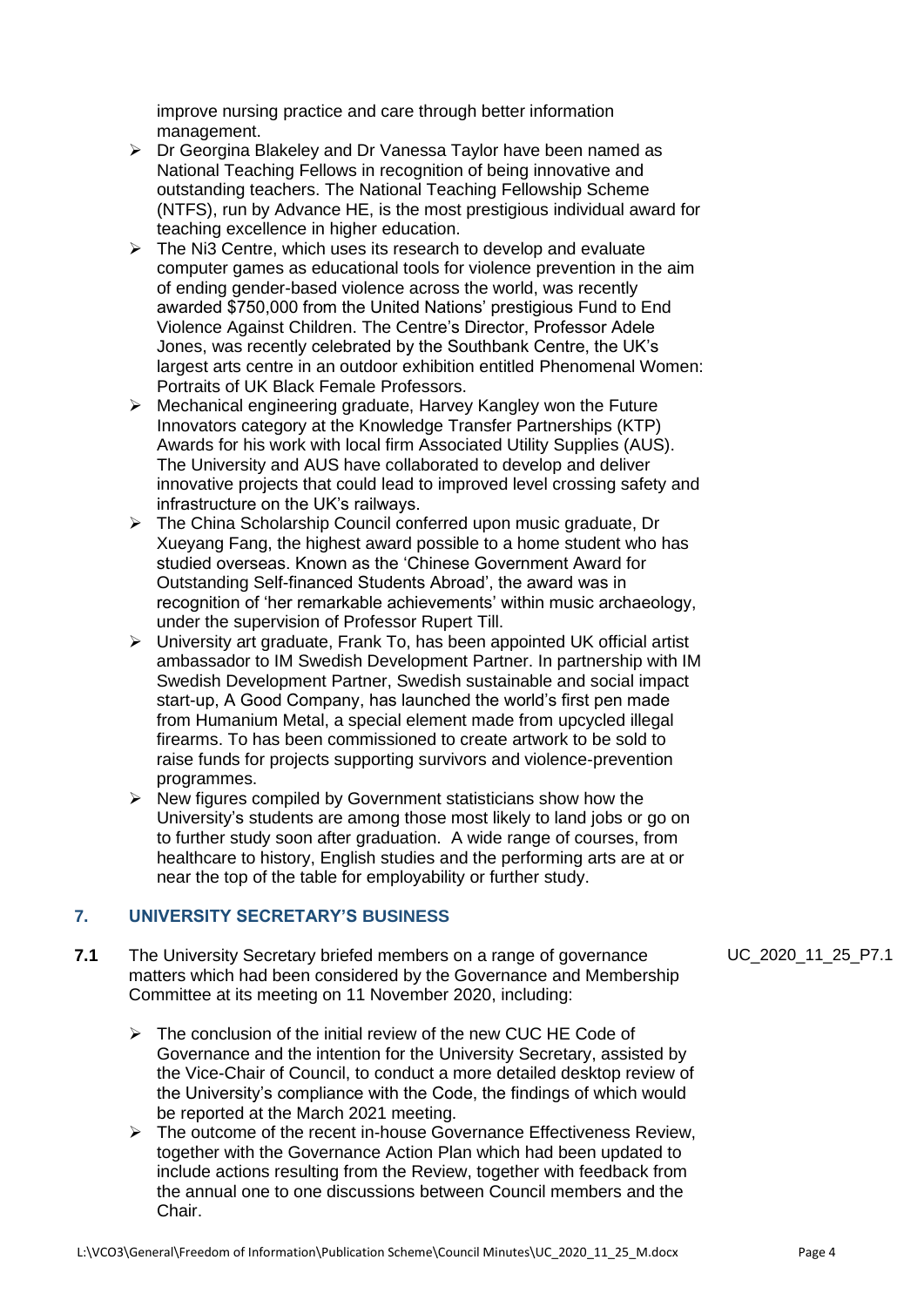- $\triangleright$  The positive findings of the review of the Estates and Finance Committee's effectiveness after its first year of operation, which demonstrated proper scrutiny of the financial elements of its remit.
- **7.2** Members considered the University Secretary's review of the Audit Committee Terms of Reference against the recently published CUC Audit Code of Practice and resolved to **approve** further (non-substantive) revisions to bring them completely in line with the new Code.
- **7.3** Following the earlier approval of revised processes relating to the appointment of staff members on Council, the University Secretary reported on the outcome of the nominations run by Senate over the summer for an academic member of staff and a member of general staff. Members resolved to **approve** the Governance and Membership Committee's recommendation to make the following Council and committee appointments:
	- ➢ Professor Jessica Malay academic staff member on Council; and
	- ➢ Mr Krish Pilicudale general staff member on Council and member of the Honorary Awards Committee.
- **7.4** Following discussions at the Council Strategy away day in October, the University Secretary briefed members on the University's work with the Ministry of the Interior in Libya, providing assurance on the legal, tax, and due diligence work undertaken by the University.

#### **FINANCIAL SUSTAINABILITY**

#### **8. YEAR END ACCOUNTS AND PROCECURES**

- $8.1$
- **8.2** The Director of Finance highlighted the adjustments since the latest set of management accounts, together with three inconsequential control recommendations and three non-material unadjusted items. Members noted that the most significant balance sheet movement was an increase in the pension liability though this had been offset by gains in the cyclical 5-year Estates revaluation. It was reported that a more detailed analysis of the impact on the University's finances would be presented to the Estates and Finance Committee in March 2021. In response to a member's question on the impact of a zero-pay award on the lower paid members of staff, the Vicechancellor confirmed that the University was committed to pay the living wage.
- **8.3 Financial Statements for University subsidiaries:** the accounts for the University of Huddersfield Enterprises Ltd and the Huddersfield Enterprise and Innovation Centre Ltd (HEICL) were noted. Whilst observing that HEICL had returned a surplus for the third consecutive year, Council agreed to continue the University's financial support until at least November 2021 and **authorised** the Chair of Council to sign a letter addressed to Grant Thornton to that effect. UC\_2020\_11\_25\_P8.2
- **8.4 Financial Guarantees:** members reviewed the financial guarantees for the year to 31 July 2020, which remained unchanged from the previous year. UC\_2020\_11\_25\_P8.3
- **8.5 External Audit Findings:** the external auditors presented their Audit Findings UC\_2020\_11\_25\_P8.4

UC\_2020\_11\_25\_P7.2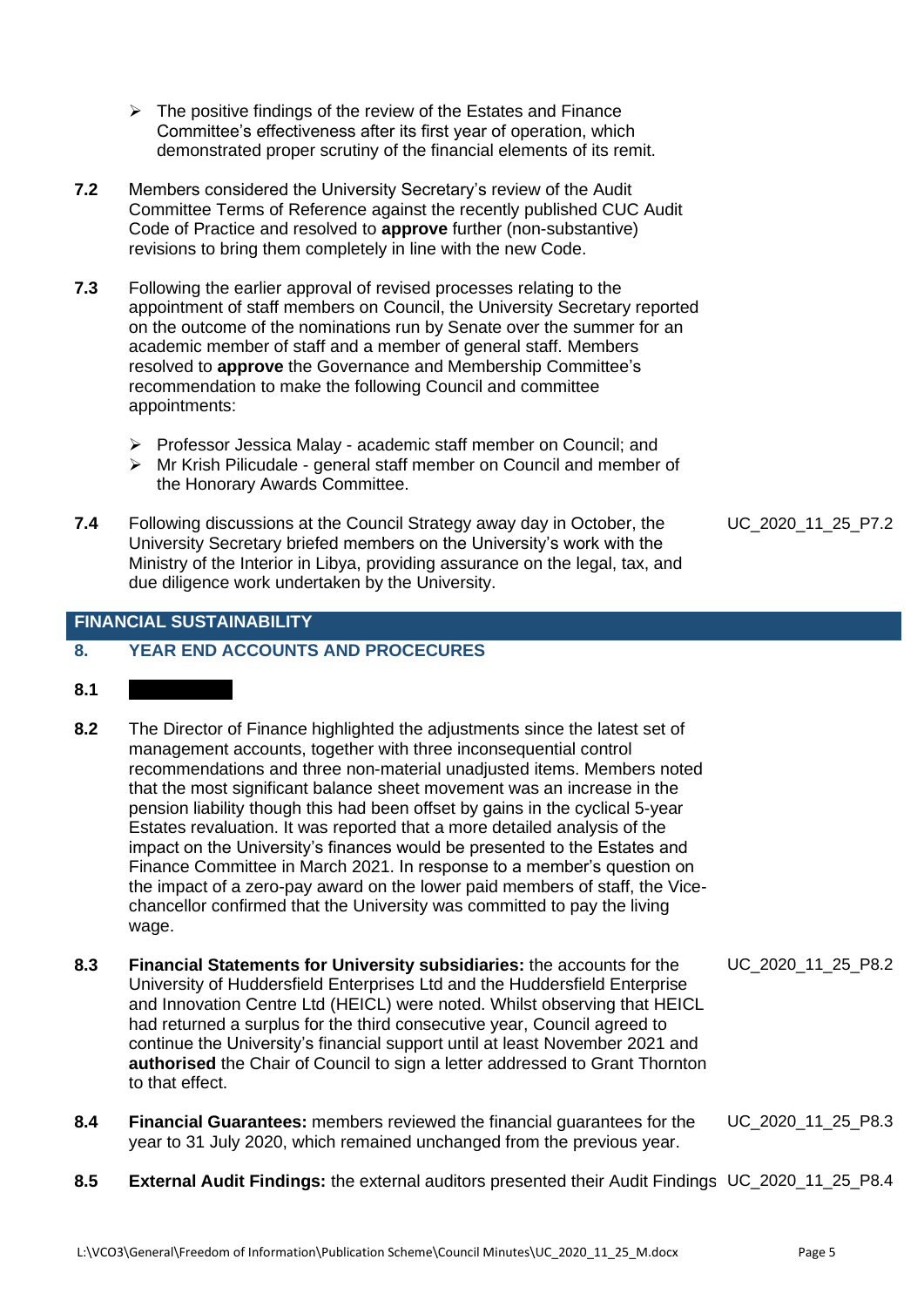for the University and its subsidiaries (including the University's responses). Council resolved to **approve** the Audit Findings, as recommended by the Audit Committee.

- **8.6 Letter of Representation:** the Chair was **authorised** to sign the letter to Grant Thornton on management representations on behalf of the University Council, noting a minor amendment since the Council papers had been issued to members. UC\_2020\_11\_25\_P8.5
- **8.7 Internal Audit Annual Report and Opinion:** members considered the Internal Audit Annual Report and Opinion, noting the endorsement of the Audit Committee at its November meeting.
- **8.8 Audit Committee Annual Report:** the Chair of Audit Committee presented the Committee's Annual Report for the 2019/20 academic year, acknowledging the support of the external and auditors. The positive opinions on risk management control and governance, VFM and quality assurance of data as well as the new opinion on sustainability (in line with the new CUC HE Audit Committee Code of Practice) were noted. Council resolved to **authorise** the Chair to sign the Audit Committee Annual Report. UC\_2020\_11\_25\_P8.7
- **8.9 Financial Statements for the year to 31 July 2020:** members endorsed the Report of the University Council (which had been subjected to the usual scrutiny by the internal auditors) and resolved to **approve** the Financial Statements, and to **authorise** the Chair and the Vice-Chancellor to sign them on behalf of the University Council. Members congratulated the Executive on their excellent financial management. UC\_2020\_11\_25\_P8.8

The representative from Grant Thornton left the meeting.

#### **9. FINANCIAL FORECAST**

- **9.1** Members noted that, whilst the Office for Students (OfS) had announced earlier in the year that it would be restricting the Financial Forecast to years one to three in light of Covid-19, the guidance was subsequently changed on 9 September 2020 to reinstate the original forecast years, together with the requirement to submit an interim financial return (not requiring Council approval) which had been successfully submitted to the OfS before the deadline of 30 October 2020.
- **9.2** The Director of Finance reminded Council of the provisional budget for 2020/21 previously agreed at the July 2020 Council meeting and presented the subsequent revisions, mainly relating to tuition fee income, depreciation and changes to the University's Estates Capital Plan, together with the following assumptions for the 2021/22 Forecast:

Members noted that the University was proposing to submit the Annual Financial Return to the OfS in December rather than by the later February 2021 deadline. The Chair of the Estates and Finance Committee confirmed that the Committee had considered the Financial Forecast in detail at its meeting on 13 November 2020 and was supportive of the proposals, noting the improved position since former approval in July.

**9.3** Council resolved to **approve** the Financial Forecast 2020/25 for onward submission to the OfS.

UC\_2020\_11\_25\_P9.2

UC\_2020\_11\_25\_P8.6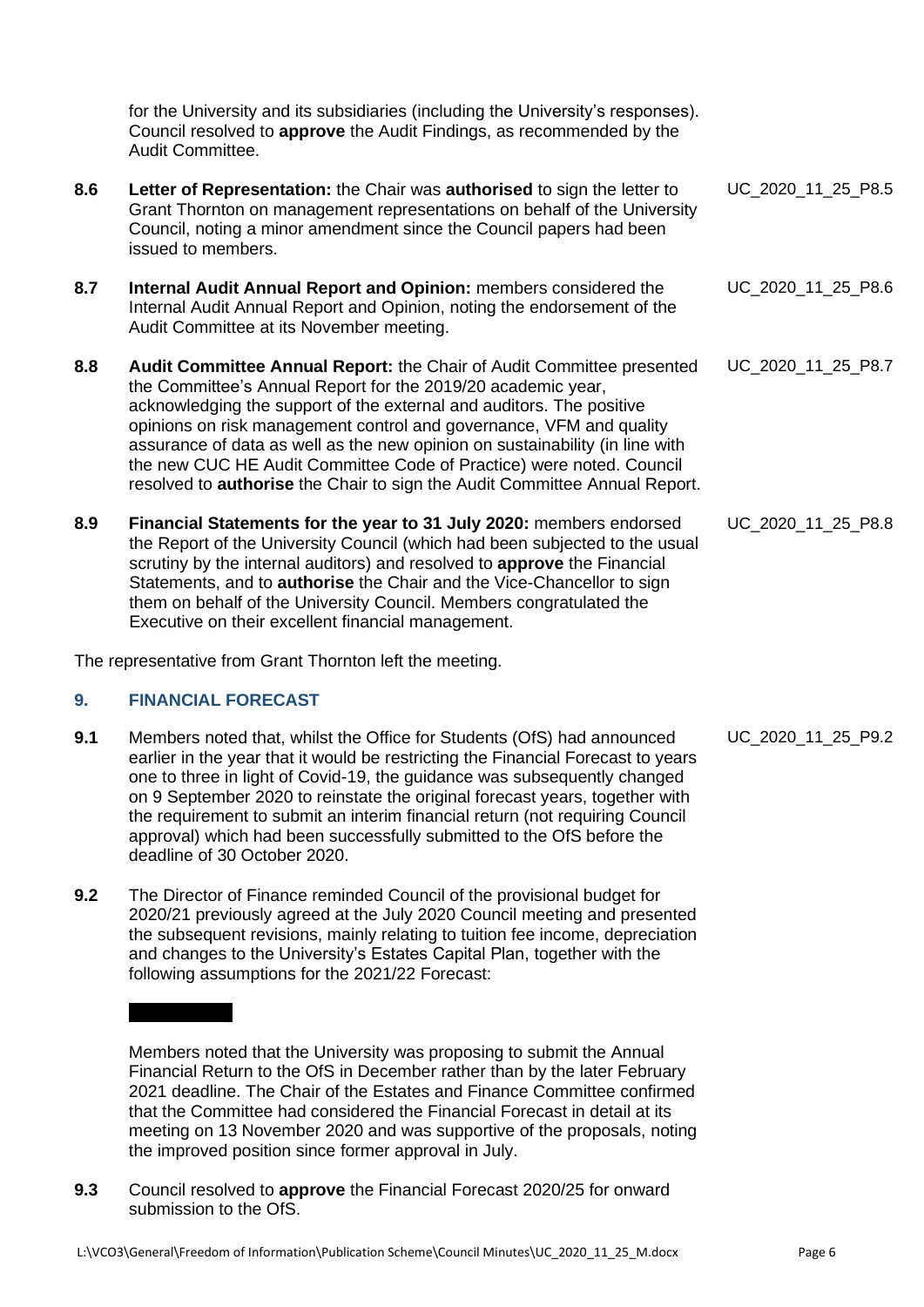#### **10. STUDENTS' UNION ACCOUNTS FOR THE YEAR TO 31 JULY 2020**

**10.1** Council received the HSU Financial Statements, noting the positive result in spite of commercial activities being severely curtailed as a consequence of the Covid-19 lockdown.

**GROWTH AND EFFICIENCY**

#### **11. HESES RETURN, APPLICATIONS, ENROLMENTS AND RETENTION**

**11.1** The Deputy Vice-Chancellor updated Council members on student recruitment performance and acknowledged the contribution of the University community in achieving the improved position for September 2020 entry. Progress in retention was also reported, due to a substantial reduction in withdrawals compared with last year and the professionalism of the student body in responding to the pandemic was recognised. Looking forward to September 2021 entry, it was noted that delayed decision-making across the sector was impacting on current application levels. When queried on the changes in the UCAS offer process, the Deputy Vice-Chancellor confirmed that since, under the proposed new scheme, offers would be made only once applicants' results were known, this would require the University to become even better at cultivating the relationship between applicants and the institution and promoting the benefits of studying at Huddersfield. UC\_2020\_11\_25\_P11

#### **12. ESTATE MATTERS**

**12.1** The Acting Director for Estates and Facilities provided an update on the potential acquisition of the Southgate site.\*

| 12.2 |                                                                                                                                                      |       |  | UC_2020_11_25_P12.1 |
|------|------------------------------------------------------------------------------------------------------------------------------------------------------|-------|--|---------------------|
|      |                                                                                                                                                      |       |  |                     |
|      | the contract of the contract of the contract of the contract of the contract of the contract of the contract of<br>the company's company's company's | _____ |  |                     |

**12.3** The Acting Director of Estates and Facilities updated members on a range of capital projects, acquisitions and disposals outlined in **Paper UC\_2020\_11\_25\_P12.2** UC\_2020\_11\_25\_P12.2

The Acting Director of Estates and Facilities left the meeting.

#### **INSPIRING**

#### **13. STUDENTS' UNION REPORT**

- **13.1** The HSU President presented the highlights since the last Council meeting, particularly: UC\_2020\_11\_25\_P13
	- ➢ the Strategic Plan results for the 2019/20 academic year and targets for 2020/21;
	- $\triangleright$  key achievements including:
		- record engagement levels in clubs and societies with a 15% increase against 2018/19, despite the current pandemic;
		- a 30% increase in students voting in the elections;
		- the issue of over 900 transcripts to committee members, academic representatives and volunteers in the Students' Union providing formal accreditation for the skills they had gained.

UC\_2020\_11\_25\_P10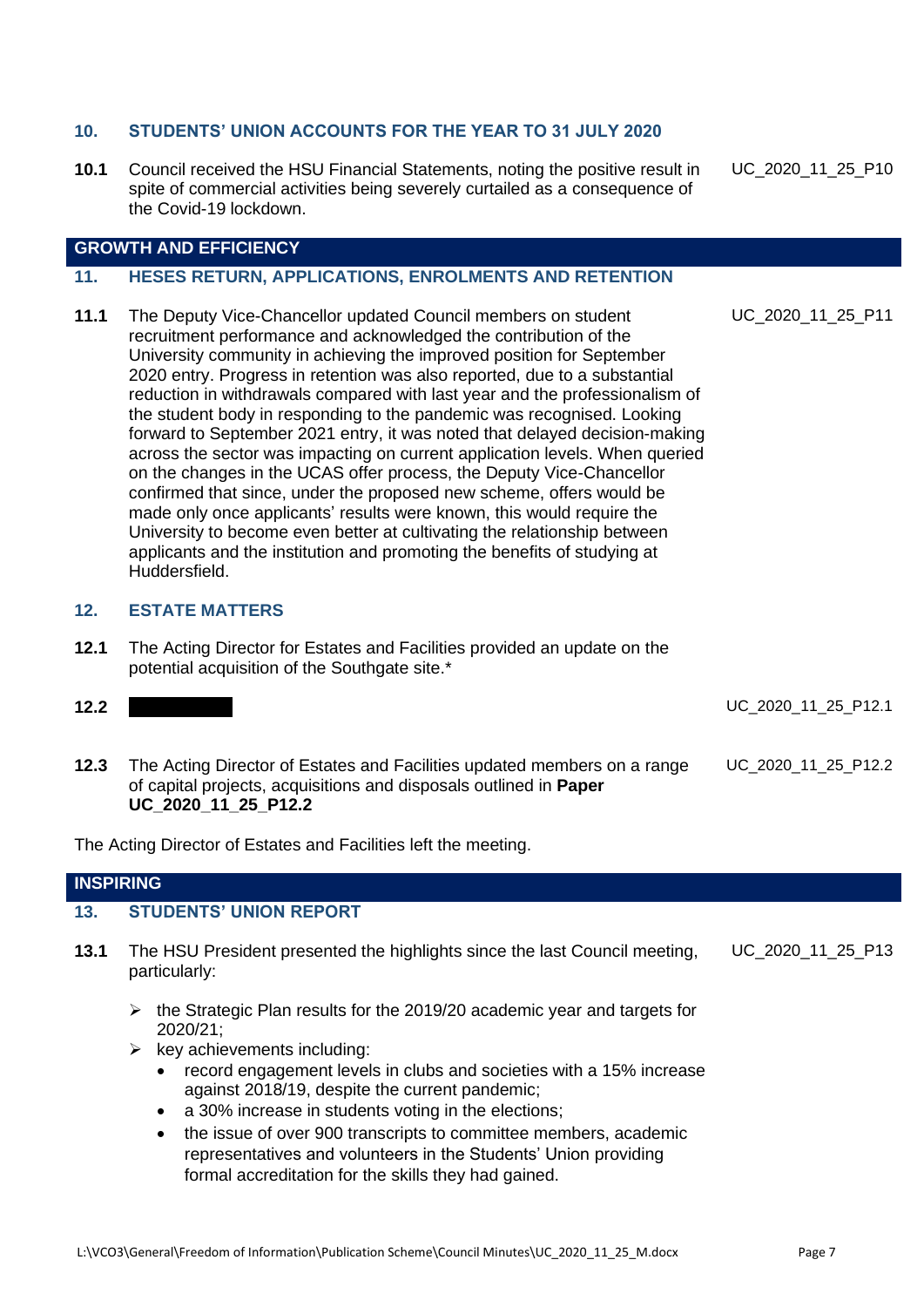- an increase in the National Student Survey score, rising to 63%, compared with a National average of 55.9%, placing HSU in the top quartile; and
- support for students through the Covid-19 crisis from the Advice Centre (which experienced a 55% increase in academic enquiries) including lobbying for rent refunds and the creation of a "safety net" policy for students.
- ➢ an update on Officer priorities including student VFM, work on campus facilities and social space development, equality in education, inclusivity, accommodation, sustainability and student wellbeing; and
- ➢ the impact of Covid-19 on Welcome Week events, the successful digital livestream "HSU Big Night Out" event, attendance by over 2,500 students at the online induction talks and efforts to ensure academic representatives in place by the end of October (440 representatives, over 130 of whom were trained).

The Vice-Chair of Council requested feedback on how students were coping with the pandemic to which the HSU President responded that positive feedback had been received regarding the University's arrangements for students returning home for the Christmas break. The low reporting of cases on campus was noted which was attributed to staff and students working in partnership and adhering to the safety precautions in place.

### **14. ANNUAL REPORT ON ACADEMIC GOVERNANCE**

- **14.1** Members considered the annual Academic Governance Report, key elements of which included:
	- $\triangleright$  additional assurance around the University's response to maintain academic standards during Covid-19;
	- $\triangleright$  processes to safeguard integrity and standards in the area of graduate outcomes;
	- $\triangleright$  a summary of external examiner reports;
	- $\triangleright$  annual evaluations:
	- ➢ thematic reviews;
	- $\triangleright$  changes to the University's portfolio;
	- ➢ student feedback and engagement mechanisms; and
	- $\triangleright$  trends in student casework.

In response to a query, the Pro Vice-Chancellor for Teaching and Learning confirmed that the vast majority of withdrawn courses were simply as a result of name changes and/or refreshed content; it was agreed that additional context to reflect this should be incorporated in future reports. Council resolved to **approve** the Report, as recommended by Senate and the Governance and Membership Committee.

#### **15. DEGREE APPRENTICESHIPS**

**INNOVATIVE**

**15.1** In view of the range of degree apprenticeships offered by the University (largely in the School of Human and Health Sciences), Council was briefed on the change in the inspection regime and governance for such programmes and noted that, as of 1 April 2021, OFSTED would assume sole responsibility for the inspection of apprenticeship training provision at all levels.

UC\_2020\_11\_25\_P15

UC 2020 11 25 P14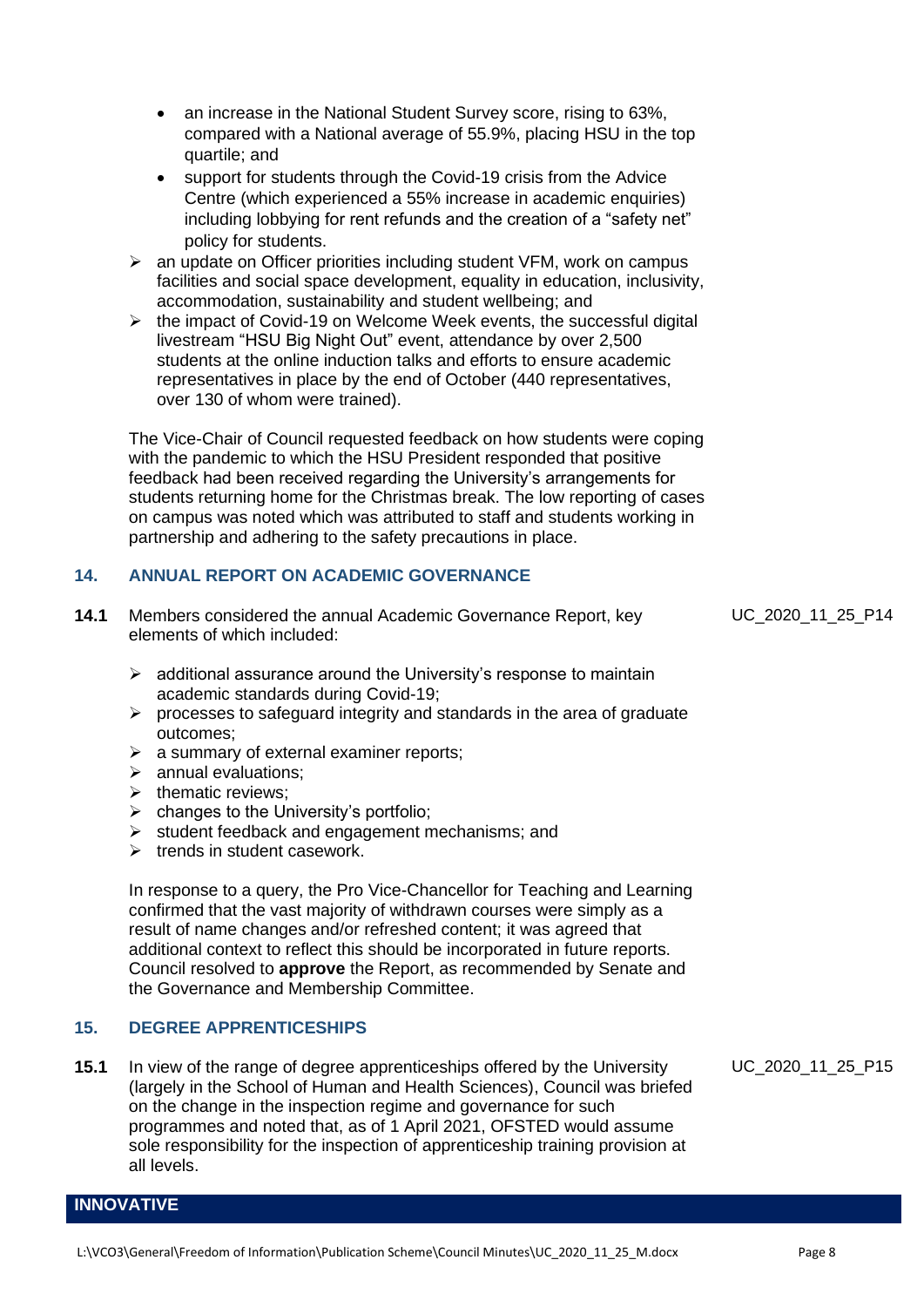#### **16. REPORT ON COMPLIANCE WITH THE CONCORDAT TO SUPPORT RESEARCH INTEGRITY**

**16.1** Members reviewed, and resolved to **approve,** the annual report on compliance with the Concordat to Support Research Integrity, which detailed the University's approach to research integrity and its research environment.

UC 2020 11 25 P16

#### **PEOPLE FIRST**

#### **17. EQUALITY, DIVERSITY AND INCLUSION FRAMEWORK**

**17.1** Council **approved** the University's new Equality, Diversity and Inclusion (EDI) Framework, as recommended by the EDI Committee, noting that all EDI themes, both staff and student related, were now consolidated in this single Framework. In response to a query on whether Council should nominate a member to champion EDI matters, members agreed on the importance of maintaining Council's collective responsibility for this key area and to support the Executive in embedding the Framework.

The Pro Vice-Chancellor for Teaching and Learning left the meeting. The Vice-Chancellor and the University Secretary also stepped out of the meeting at this point

#### **18. ANNUAL REMUNERATION REPORT**

**18.1** Members considered and **approved** the Annual Remuneration Report from the Senior Post Holder Remuneration Committee which provided assurance to Council that the Committee had effectively discharged its responsibilities, having had sight of detailed comparator information, and that the remuneration of the Vice-Chancellor was set at an appropriate level,. UC\_2020\_11\_25\_P18

The Vice-Chancellor and the University Secretary re-joined the meeting.

#### **19. ANNUAL PREVENT REPORT**

**19.2** Council reviewed the Annual Prevent Report (which included additional commentary around Covid-19 this year), the associated data return, accountability statement and the Prevent Risk Register. Members **approved** the Prevent Report and **authorised** the Chair of Council to sign the Prevent annual accountability statement for onward submission to the OfS, together with the data return, as recommended by the Audit Committee.

#### **20. HONORARY AWARDS**

**20.1 Resolved:** to approve six nominations for honorary awards as recommended by the Honorary Awards Committee and Senate. Members were asked to keep the names of those proposed as strictly confidential until formally announced by the University.\*

#### **OTHER COUNCIL MATTERS**

# **21. RE-APPOINTMENT OF EXTERNAL AUDITORS**

**21.1** In line with the Audit Committee's recommendation, Council resolved to **approve** the re-appointment of Grant Thornton for the year ending 31July 2021 and that a tender exercise take place in the New Year with a view to making an external auditor appointment for subsequent years by the July Council meeting.

UC\_2020\_11\_25\_P17

UC 2020 11 25 P19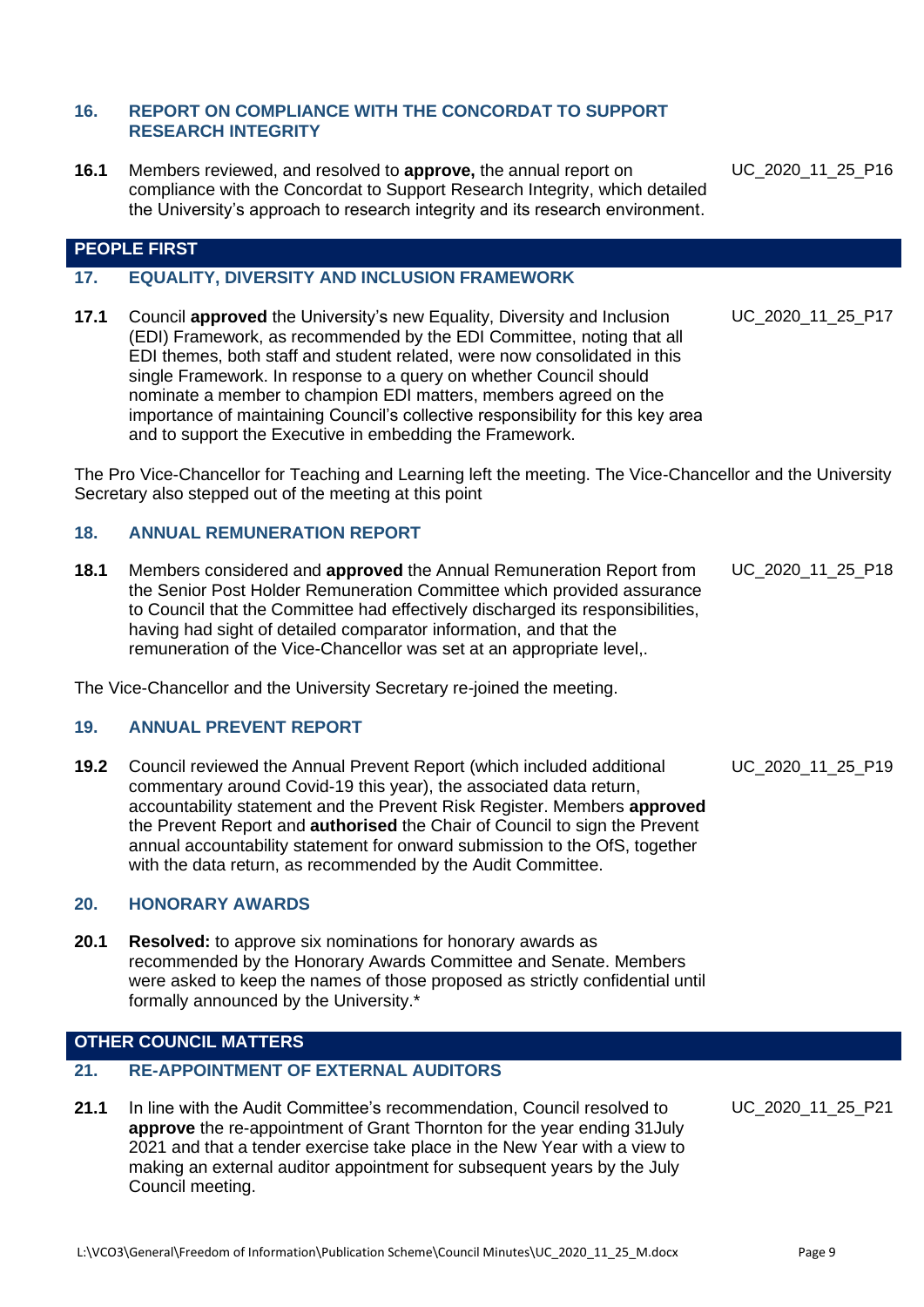# **22. ANNUAL WHISTLEBLOWING REPORT**

**21.1** Members received the Annual Whistleblowing Report which had also been presented to the University's Senior Leadership Team, Senate and Audit Committee. It was reported that, following discussions at the recent Audit Committee meeting, the broader context of how the whistleblowing procedures dovetailed with other University procedures would be incorporated into next year's report. UC\_2020\_11\_25\_P22

# **23. COMMITTEE MINUTES**

**23.1** The minutes of the following meetings were noted:

Audit Committee, 24 September and 12 November 2020 Estates & Finance Committee, 25 September and 13 November 2020 Governance & Membership Committee, 11 November 2020 Honorary Awards Committee, 15 October 2020 Senior Post Holder Remuneration Committee, 4 July 2020 Senior Staff Remuneration Advisory Committee, 4 July 2020 A summary of the Senate meeting on 4 November 2020.

# **24. UNIVERSITY SEAL**

**24.1** The application of the seal since the last meeting was noted, together with the outcome of the recent audit of the Seal Register following a change in the University's approach in reporting such matters to Council.

UC\_2020\_11\_25\_P23

# UC\_2020\_11\_25\_P24

#### **OTHER BUSINESS**

#### **25. ANY OTHER BUSINESS**

**25.1** There was no other business

#### **26. AVAILABILITY OF AGENDA, PAPERS AND MINUTES**

**26.1 Resolved:** to exclude the following papers from the open version under Standing order 11.8.

| Agenda item 7  | Governance Matters - Appendices B and C only           |                     |
|----------------|--------------------------------------------------------|---------------------|
|                | MSc Forensic Science - Ministry of the Interior, Libya | UC 2020 11 25 P7.2  |
| Agenda item 8  | Letter of Support for HEICL                            | UC 2020 11 25 P8.2  |
|                | <b>Financial Guarantees</b>                            | UC 2020 11 25 P8.3  |
|                | <b>External Audit Findings</b>                         | UC 2020 11 25 P8.4  |
|                | Internal Audit Annual Report and Opinion               | UC_2020_11_25_P8.5  |
|                | <b>Audit Committee Annual Report</b>                   | UC 2020 11 25 P8.6  |
|                | Financial Statements – summary and commentary only     | UC 2020 11 25 P8.8  |
| Agenda item 9  | <b>Financial Forecast</b>                              | UC 2020 11 25 P9.2  |
| Agenda item 10 | Students' Union Accounts for the Year to 31 July 2020  | UC_2020_11_25_P10   |
| Agenda item 11 | HESES return, Applications, Enrolments and Retention   | UC_2020_11_25_P11   |
| Agenda item 12 | <b>Revised Capital Plan</b>                            | UC_2020_11_25_P12.1 |
|                | Capital Projects, Acquisitions and Disposals           | UC_2020_11_25_P12.2 |
| Agenda item 14 | Annual Report on Academic Governance                   | UC_2020_11_25_P14   |
| Agenda item 16 | Report on the Concordat to Support Research Integrity  | UC_2020_11_25_P16   |
| Agenda item 18 | <b>Annual Remuneration Report</b>                      | UC_2020_11_25_P18   |
| Agenda item 19 | Prevent Duty Annual Accountability Return 2020         | UC_2020_11_25_P19   |
|                |                                                        |                     |

#### **27. DATE, TIME AND PLACE OF NEXT MEETINGS**